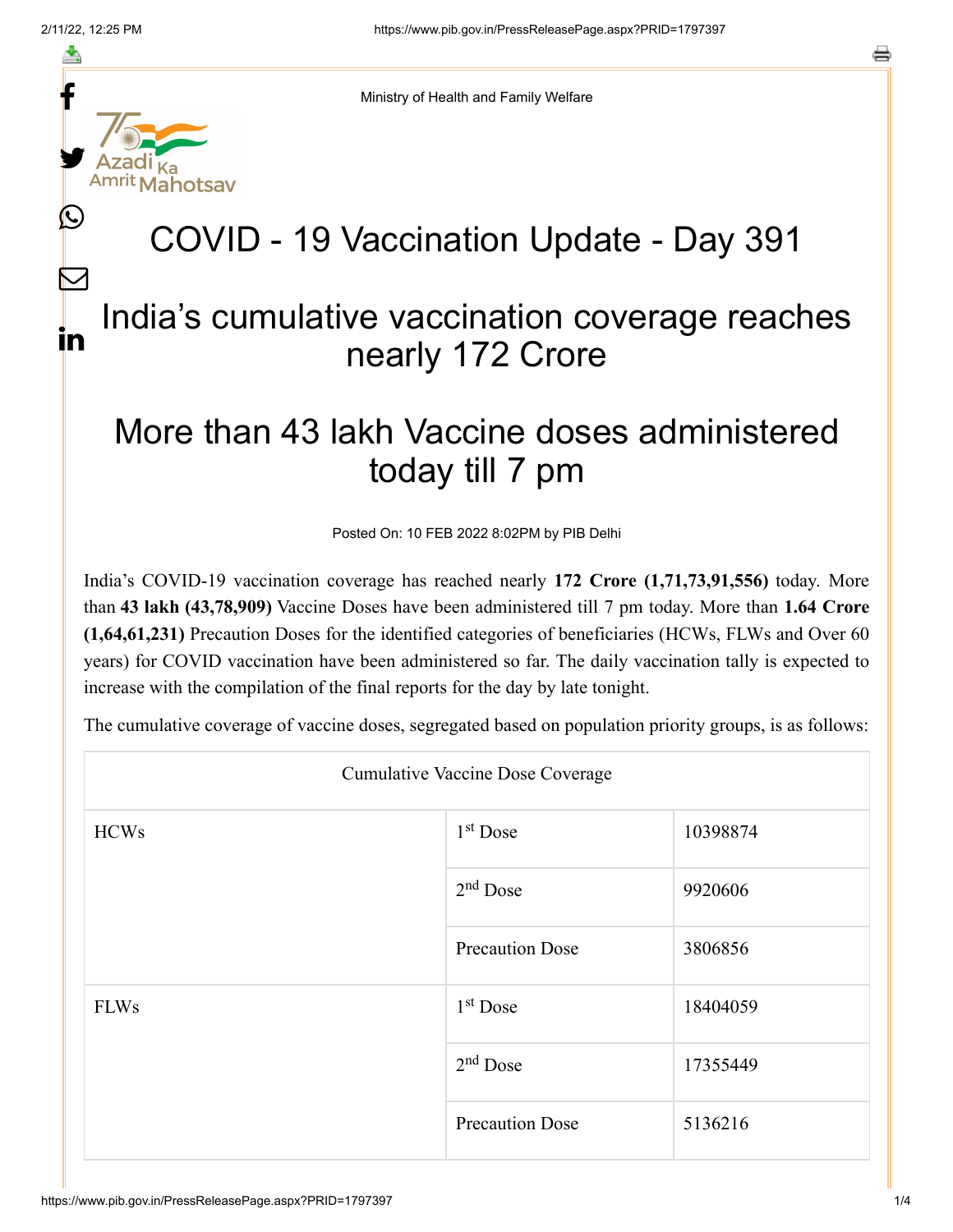| f<br>$\bf \Omega$ | Age Group 15-18 years                        | $1st$ Dose             | 51257890   |
|-------------------|----------------------------------------------|------------------------|------------|
|                   |                                              | $2nd$ Dose             | 11944935   |
|                   | Age Group 18-44 years                        | 1 <sup>st</sup> Dose   | 546969996  |
|                   |                                              | $2nd$ Dose             | 422764632  |
| in                | Age Group 45-59 years                        | 1 <sup>st</sup> Dose   | 201400054  |
|                   |                                              | $2nd$ Dose             | 175478049  |
|                   | Over 60 years                                | 1 <sup>st</sup> Dose   | 125711796  |
|                   |                                              | $2nd$ Dose             | 109323985  |
|                   |                                              | <b>Precaution Dose</b> | 7518159    |
|                   | Cumulative 1 <sup>st</sup> dose administered |                        | 954142669  |
|                   | Cumulative 2 <sup>nd</sup> dose administered |                        | 746787656  |
|                   | <b>Precaution Dose</b>                       |                        | 16461231   |
|                   | Total                                        |                        | 1717391556 |

Today's achievement in the vaccination exercise, segregated by population priority groups, is as follows:

| Date: 10 <sup>th</sup> February, 2022 (391 <sup>st</sup> Day) |                        |       |  |  |
|---------------------------------------------------------------|------------------------|-------|--|--|
| <b>HCWs</b>                                                   | $1st$ Dose             | 172   |  |  |
|                                                               | $2nd$ Dose             | 3848  |  |  |
|                                                               | <b>Precaution Dose</b> | 31119 |  |  |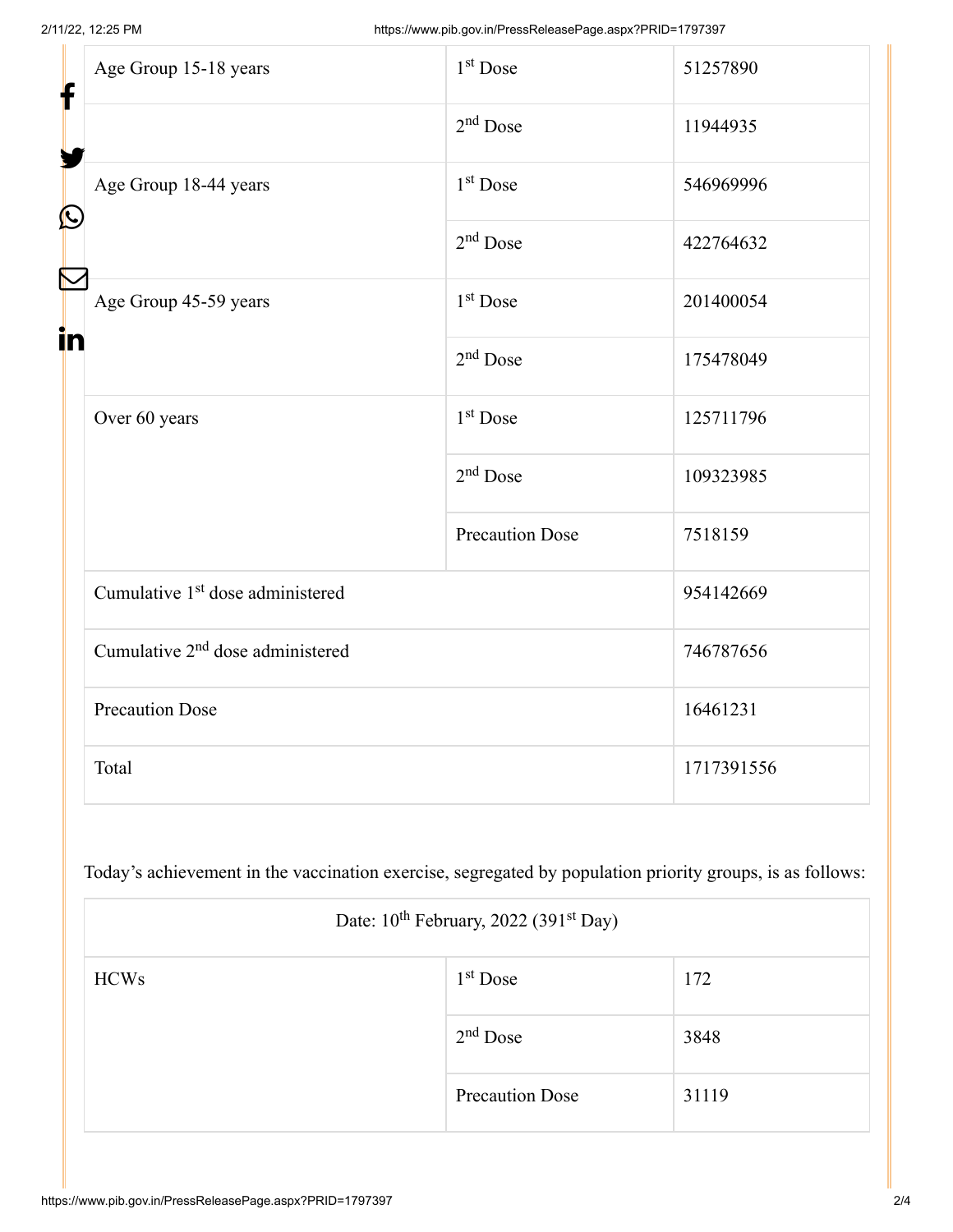| f<br>$\bf \Omega$<br>in | <b>FLWs</b>                                  | 1 <sup>st</sup> Dose   | 323     |  |
|-------------------------|----------------------------------------------|------------------------|---------|--|
|                         |                                              | $2nd$ Dose             | 7192    |  |
|                         |                                              | <b>Precaution Dose</b> | 65211   |  |
|                         | Age Group 15-18 years                        | $1st$ Dose             | 344013  |  |
|                         |                                              | $2nd$ Dose             | 1378860 |  |
|                         | Age Group 18-44 years                        | $1st$ Dose             | 381296  |  |
|                         |                                              | $2nd$ Dose             | 1354552 |  |
|                         | Age Group 45-59 years                        | 1 <sup>st</sup> Dose   | 68265   |  |
|                         |                                              | $2nd$ Dose             | 273410  |  |
|                         | Over 60 years                                | $1st$ Dose             | 55086   |  |
|                         |                                              | $2nd$ Dose             | 175313  |  |
|                         |                                              | <b>Precaution Dose</b> | 240249  |  |
|                         | Cumulative 1 <sup>st</sup> dose administered |                        | 849155  |  |
|                         | Cumulative 2 <sup>nd</sup> dose administered |                        | 3193175 |  |
|                         | <b>Precaution Dose</b>                       |                        | 336579  |  |
|                         | Total                                        |                        | 4378909 |  |

The vaccination exercise as a tool to protect the most vulnerable population groups in the country from COVID-19 continues to be regularly reviewed and monitored at the highest level.

\*\*\*\*

MV